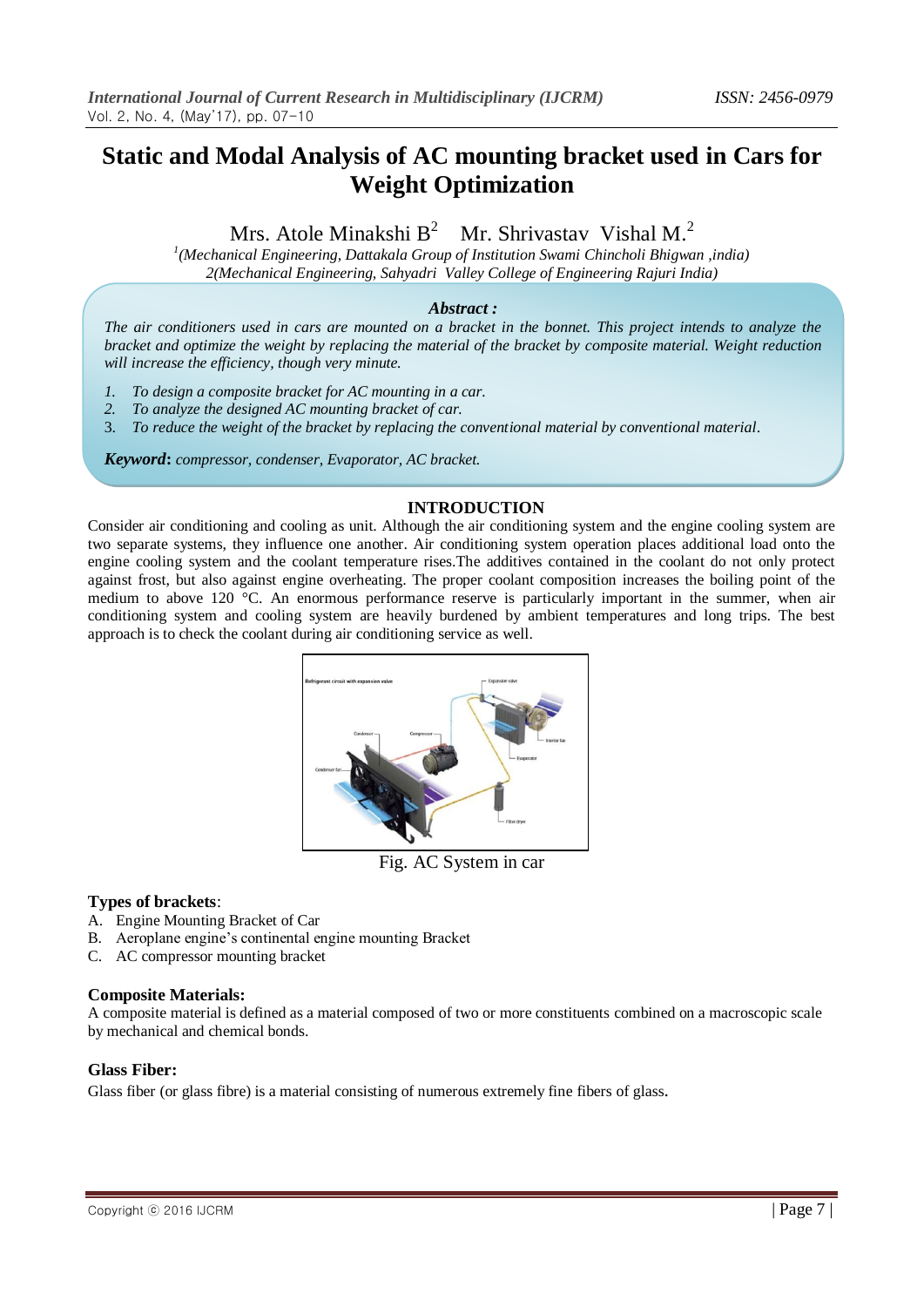

#### **Fig. Glass Fiber**

Glass fiber has roughly comparable mechanical properties to other fibers such as polymers and carbon fiber. Although not as strong or as rigid as carbon fiber, it is much cheaper and significantly less brittle when used in composites. Glass fibers are therefore used as a reinforcing agent for many polymer products; to form a very strong and relatively lightweight fiber-reinforced polymer (FRP) composite material called glass-reinforced plastic (GRP), also popularly known as "fiberglass". This structural material product contains little or no air or gas, is denser, and is a much poorer thermal insulator than is glass wool.

## **THEORETICAL DESIGN**

#### **Calculation of thickness for Steel Bracket:**

Compressor will be installed on the bracket with the help of bolts, which allows us to change the width of the bracket which can be less or more than the width of the compressor. Bolts and base of the compressor may have shape which will help us bolting the compressor to the plate.

This leads to shape of side closed L bracket, Dimension of the bracket will be 450 mm in length and W mm in width which is variable in the design table. All the formulae below are submitted in the design table and best suited width of 100 mm is selected from that design table. Stress calculations for the 100 mm width SS 403 steel plate bracket design is given below.

| F(N)   | L/mm   | W/mm   | $Mt(N-mm)$   FOS |      | Yield<br>Strength | E      | Density<br>$(kg/m^3)$ | Allowable<br><b>Stress</b> |      | Volume     | Weight<br>(kg) |
|--------|--------|--------|------------------|------|-------------------|--------|-----------------------|----------------------------|------|------------|----------------|
| 512.08 | 450.00 | 100.00 | 38406.15         | 2.00 | 205.00            | 193000 | 8.00E-06              | 102.50                     | 4.74 | 521562.99  | 4.17           |
| 512.08 | 450.00 | 125.00 | 38406.15         | 2.00 | 205.00            | 193000 | 8.00E-06              | 102.50                     | 4.24 | 609630.84  | 4.88           |
| 512.08 | 450.00 | 150.00 | 38406.15         | 2.00 | 205.00            | 193000 | 8.00E-06              | 102.50                     | 3.87 | 696852.65  | 5.57           |
| 512.08 | 500.00 | 200.00 | 38406.15         | 2.00 | 205.00            | 193000 | 8.00E-06              | 102.50                     | 3.35 | 938765.48  | 7.51           |
| 512.08 | 450.00 | 225.00 | 38406.15         | 2.00 | 205.00            | 193000 | 8.00E-06              | 102.50                     | 3.16 | 960150.05  | 7.68           |
| 512.08 | 450.00 | 250.00 | 38406.15         | 2.00 | 205.00            | 193000 | 8.00E-06              | 102.50                     | 3.00 | 1049571.72 | 8.40           |

Following stress needs to be checked Shear Stress.

#### **Direct and Bending Stress**

Let us consider 17.4kg weight on the bracket.

Material for manufacturing of bracket is selected as steel.

Forces acting on the component installed on automobile are as follows

3g loading in all three directions independently acting on the component when applied on the compressor.

Area of the plate under compressor is 450mm by 100mm

So area of plate under the compressor:-

$$
A = 450 \times 100 = 45000 mm2
$$
  
Load acting = 17.4kg × 3 × gravetational accel  
Load acting = 17.4 × 3 × 9.81  
Load acting L = 512.08 N  
Direct Stress = 
$$
\frac{512.08}{45000}
$$
  

$$
\sigma_{direct} = 0.0114 Mpa
$$

So direct stress is negligible.

Design thickness of plate according to shear limit.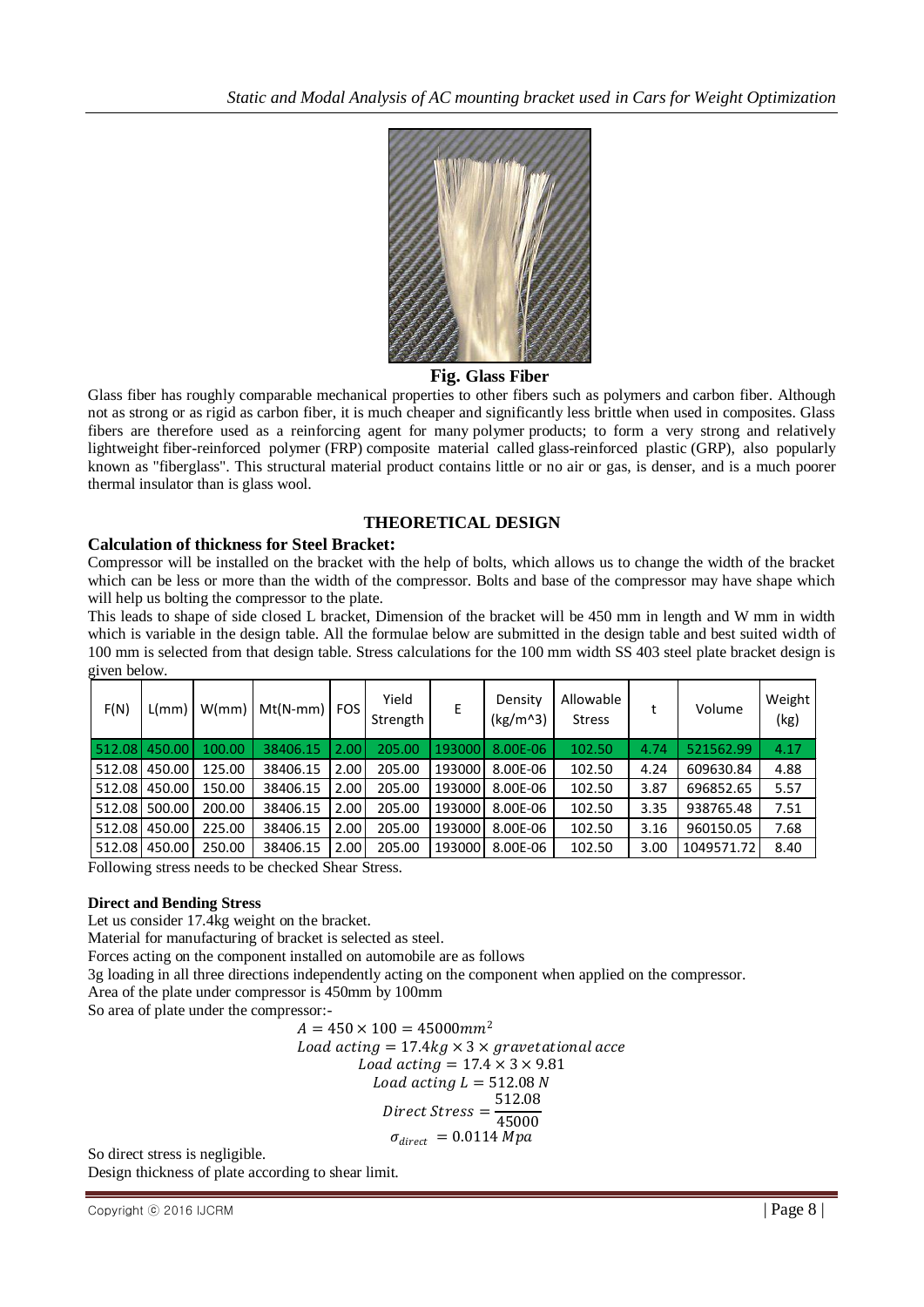Small area under shear is width wise Which is

 $A_{shear} = W \times t$  $A_{shear} = 100 \times t$ Force =  $512.08$  N  $\tau = \frac{F}{4}$  $A_{shear}$  $\tau = \frac{512.08}{100}$  $100 \times t$  $\tau_{all} = \frac{5.1208}{t}$  $t$  $\tau_{all} = \frac{0.5 \times S_{yt}}{FOS}$ *FOS*  $\tau_{all} = \frac{0.5 \times 205}{2}$ 2  $\tau_{all} = 51.25\ Mpa$  $t = \frac{5.1208}{51.25} = 0.099$  mm

Factor of safety selected as 2

38 gauge sheet should be selected which is approx 0.152 mm thick.

Also we must check thickness according to bending stress.

Bending forces acting on base plate are on the centre of compressor or acting downwards.

512 N downward causes couple with distance of 50 mm frame support at cross-section B just near the support bending stress will be caused by 512 N as follows  $\overline{11}$ 

$$
M = F \times \frac{W}{2}
$$
  

$$
M = 512 \times \frac{100}{2}
$$
  

$$
M = 25600 N. mm
$$
  

$$
\frac{M}{I} = \frac{\sigma}{Y} = \frac{F}{R}
$$

 $\boldsymbol{R}$ 

According to bending we know that

$$
\sigma
$$
is maximum when Y = max

Where

Hence

 $Y =$  distance of stress from neutral axis

$$
Y = \frac{t}{2}
$$
  
\n
$$
I = \frac{bd^3}{12}
$$
  
\n
$$
I = \frac{100 \times t^3}{12}
$$
  
\n
$$
\sigma_{all} = \frac{M \cdot Y}{I} = \frac{25600 \times 6}{100 \times t^2}
$$
  
\n
$$
\sigma_{all} \times t^2 = 1536
$$
  
\n
$$
\sigma_{all} = \frac{205}{2} = 102.5 Mpa
$$
  
\n
$$
t^2 = 14.985
$$
  
\n
$$
t = 3.87 mm
$$

Nearest gauge for the mounting is 8

Thickness of the sheet will be 4.176 mm

Weight of the Bracket can be given by the following formulae

Total area of the developed sheet metal will be 2 width and length rectangular areas and 2 end covers with square areas  $\times$   $\frac{1}{2}$   $\frac{1}{2}$ 

$$
At = 2 \times At + 2 \times Ab
$$
  
At = 2 × b × l + 2 × b × b  
At = 2 × 100 × 450 + 2 × 100 × 100

 $At = 110000$   $mm<sup>2</sup>$ 

$$
volume = At \times t
$$

Copyright © 2016 IJCRM  $\vert$  Page 9  $\vert$